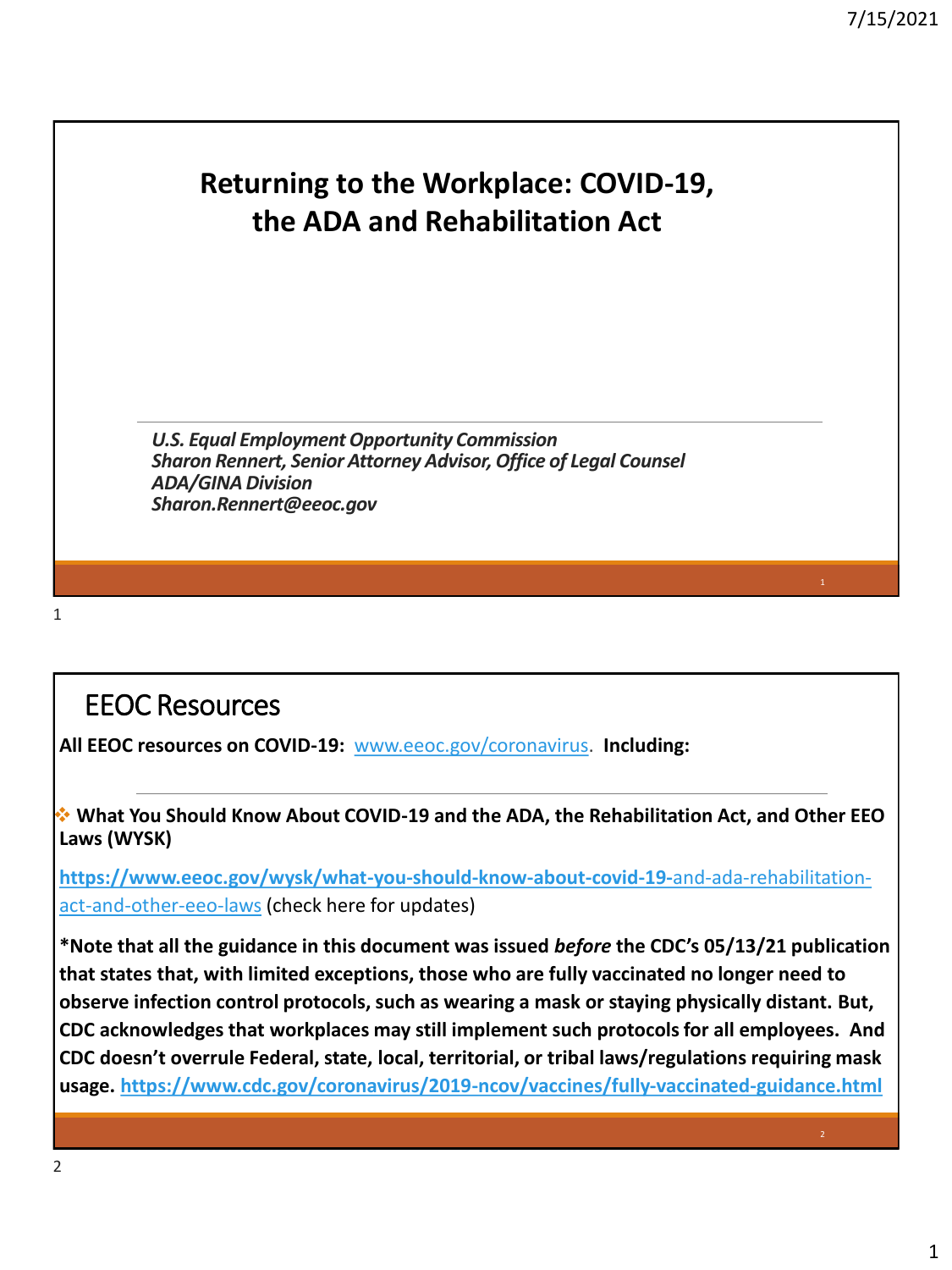

# May Employers Ask if Employees are *Fully Vaccinated*?

**Employers may ask for proof that employees have received a COVID-19** vaccination: *WYSK question K.9. \*\**

**•** Asking for proof of vaccination is not a disability-related question under the ADA (but asking why not vaccinated may be legally problematic)

**• Verbal confirmation/documentation of vaccination status is confidential** medical information: *WYSK questions K.4. and K.9.*

▪ *\*\* Federal agencies ONLY: See OMB/OPM/GSA 6/10/21 Memorandum (M-21-25): Planning for A Safe Increased Return of Federal Employees and Contractors to Physical Workplaces" which states that agencies should generally not require employees (or contractors) to be vaccinated or to disclose if vaccinated in order to return to the workplace*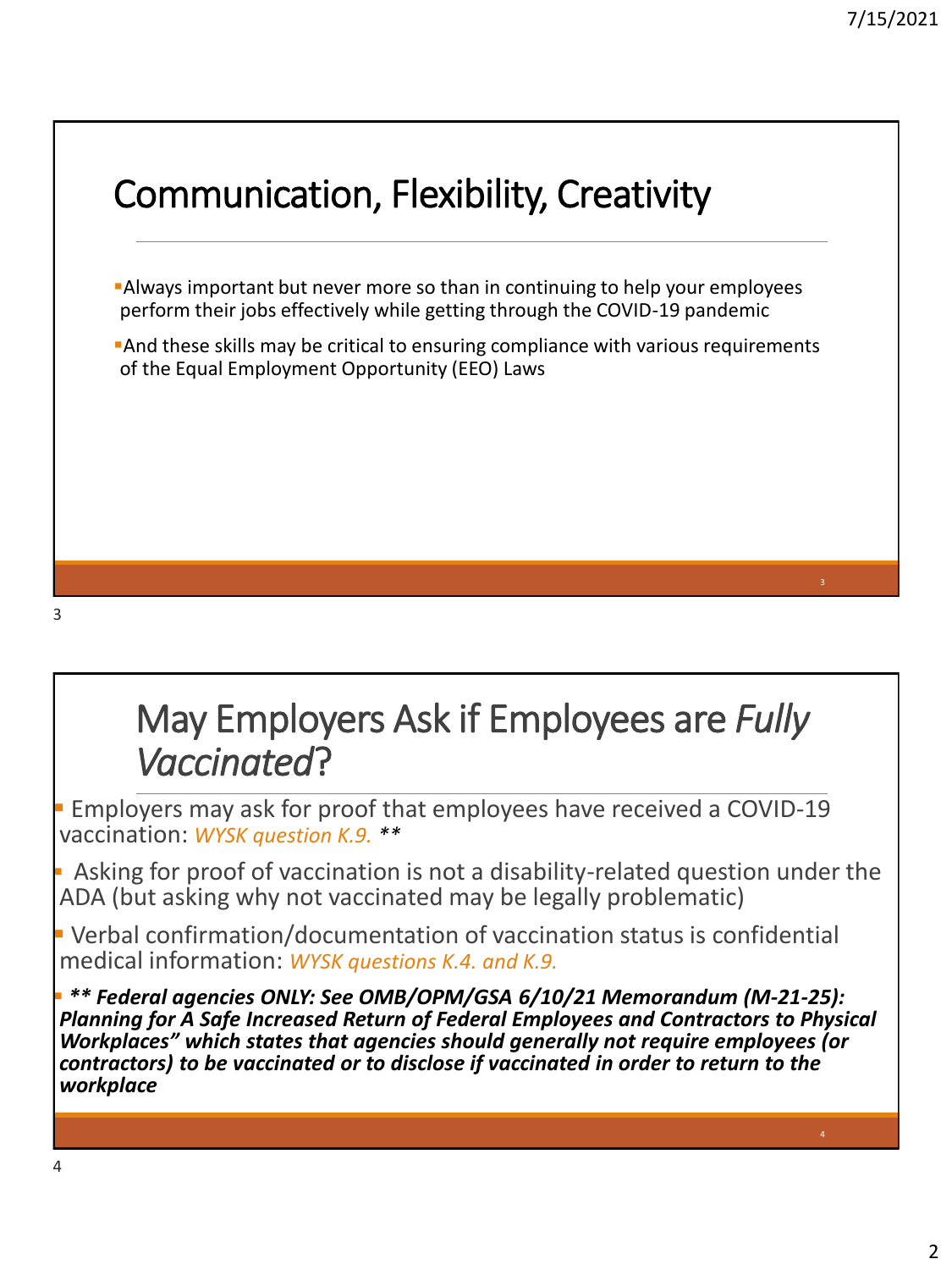6

# ADA/Rehabilitation Act and COVID-19 Vaccinations

▪EEOC's role in addressing vaccines is limited to certain specific issues

**If employers** *require* employees to be vaccinated (a qualification standard), AND an employee says **cannot be vaccinated because of a disability**, then under ADA employer must show that this requirement is *job-related and consistent with business necessity*.

▪ Since health/safety concerns behind this requirement (i.e., slowing or eliminating spread of coronavirus; preventing serious illness, hospitalization, death), employer must show that this employee's disability would pose *direct threat* if remains unvaccinated: *WYSK question K.5*

5

# ADA Reasonable Accommodation and COVID-19 Vaccinations

**-Direct threat is an individualized assessment – so for each employee** who says can't be vaccinated due to a disability, employer must assess that employee's situation to determine if remaining unvaccinated meets direct threat standard (significant risk of substantial harm)

**If employee remaining unvaccinated meets direct threat standard,** then employer must consider whether it can eliminate or sufficiently lower high level of risk with reasonable accommodation (absent undue hardship): *WYSK questions K.2. and K.11.*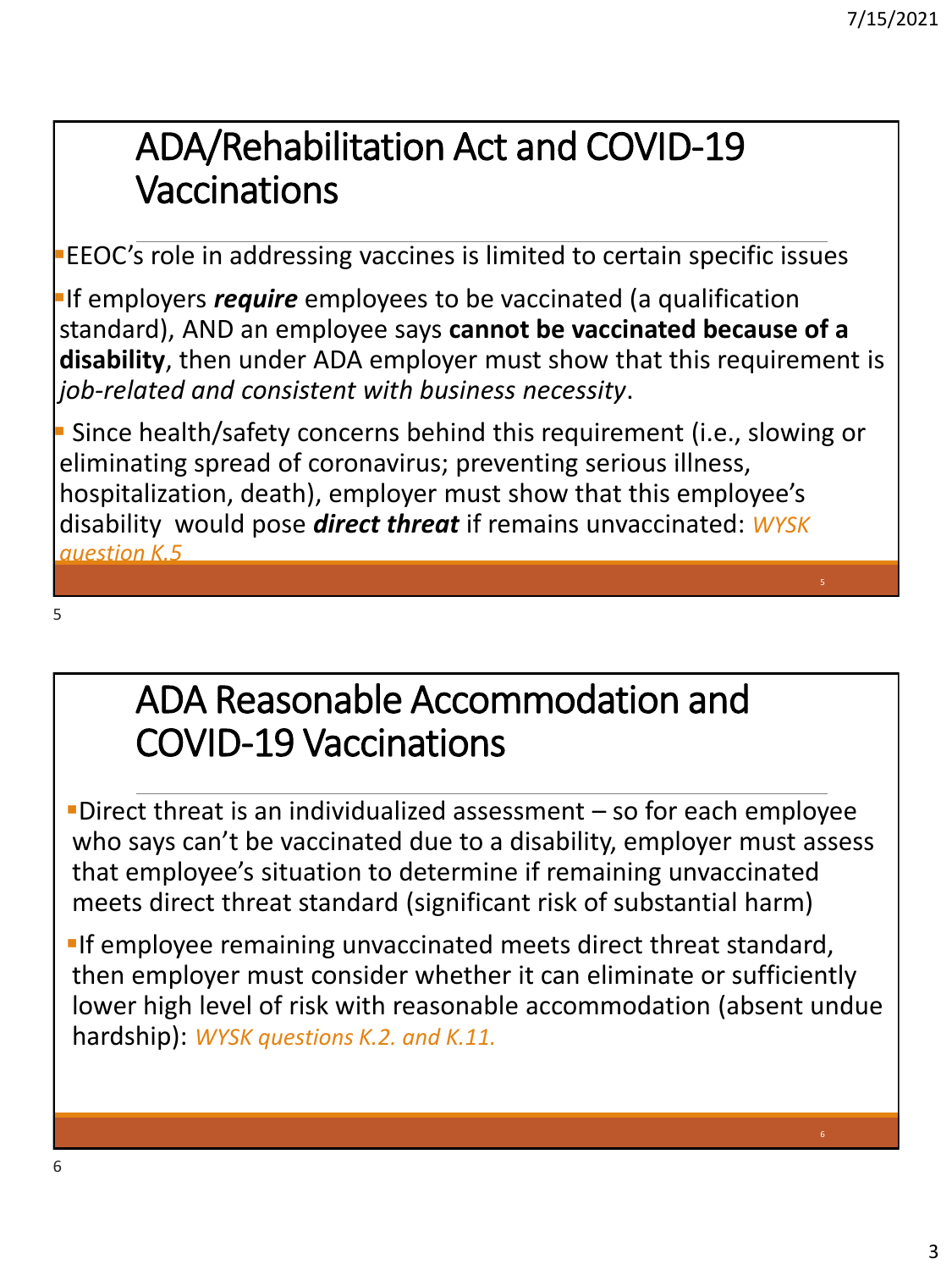### ADA: Offering Incentives for Employees to be Voluntarily Vaccinated by Employer or Its Agent

- **Permissible as long as the incentive is not so substantial as to be** coercive: *WYSK question K.17*
- **EXAGE ADA regulates the ability of employers to require employees to** answer disability-related questions
- **E** Certain pre-vaccination screening questions are disability-related questions
	- **To avoid having to show the questions are "job-related and consistent with** business necessity" requires employees *voluntarily* agree to answer questions and **to achieve voluntary participation means the incentive cannot be coercive**

## ADA: Offering Incentives to Employees To Provide Documentation of Voluntary Community Vaccination

- **Permissible because does not involve employer asking disability-related** questions: *WYSK question K. 16*
	- ▪Independent Third Party Provides Vaccination: For example, personal physician, medical clinic, pharmacy, local public health or health department
	- **Employer does not get access to the answers to the pre-vaccination screening questions: This is what makes the legal difference**
- **Employer only asking for proof (or verbal confirmation) of vaccination which is** not a disability-related question (See Slide 4)

**E** Since no disability-related information is requested, incentive limitation (i.e., cannot be so substantial as to be coercive) does not apply in this situation: *WYSK question K. 17*

7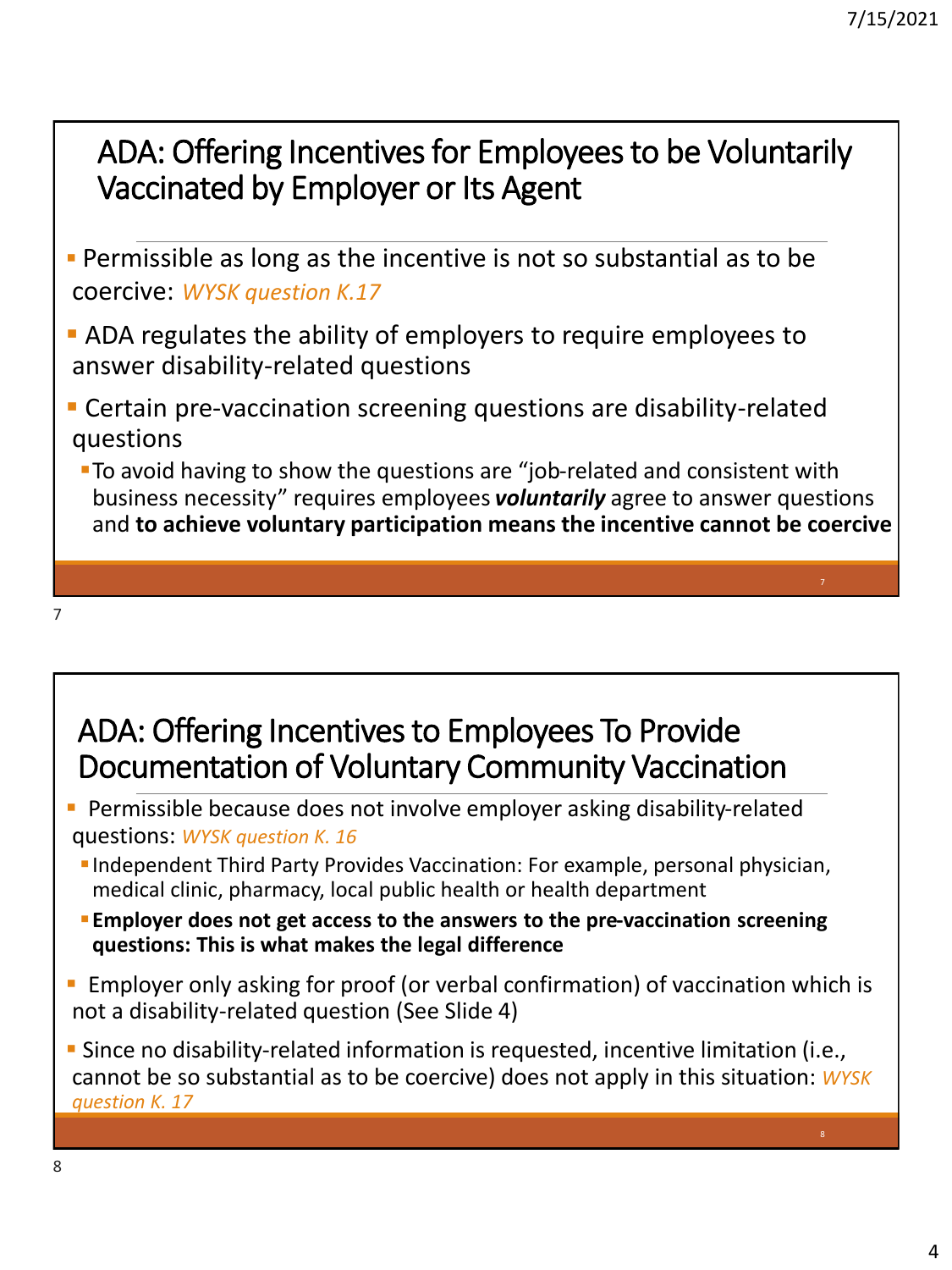GINA and Vaccinations/Issue is Whether Employer Is Seeking Genetic Information (in this case, family medical history): No GINA Problems in These Scenarios

**No GINA issues if employer requires employees to be vaccinated by the** employer/its agent or requires employee to arrange for own vaccination (no genetic information being requested): *WYSK questions K.14 and K.15* 

**• No GINA issue if employer offers incentives to employees to provide** documentation/confirmation that they or their family members have been vaccinated in community (no genetic information being requested): *WYSK question K.18* 

**• No GINA issue if employer offers incentive for employee to be vaccinated by** employer (no genetic information being requested): *WYSK question K.19* 

9

GINA and Vaccinations/ Issue is Whether Employer Is Seeking Genetic Information (in this case, family medical history): GINA Problem

▪GINA issue if employer offers incentive to employee if family member is **vaccinated by employer/its agent**: *WYSK question K.20*

*--*Employer or its agent must ask pre-vaccination medical questions about the family member and that medical information about the employee's family member constitutes genetic information about the employee

--GINA prohibits employers from offering *any* incentives to employees to obtain genetic information, including family medical history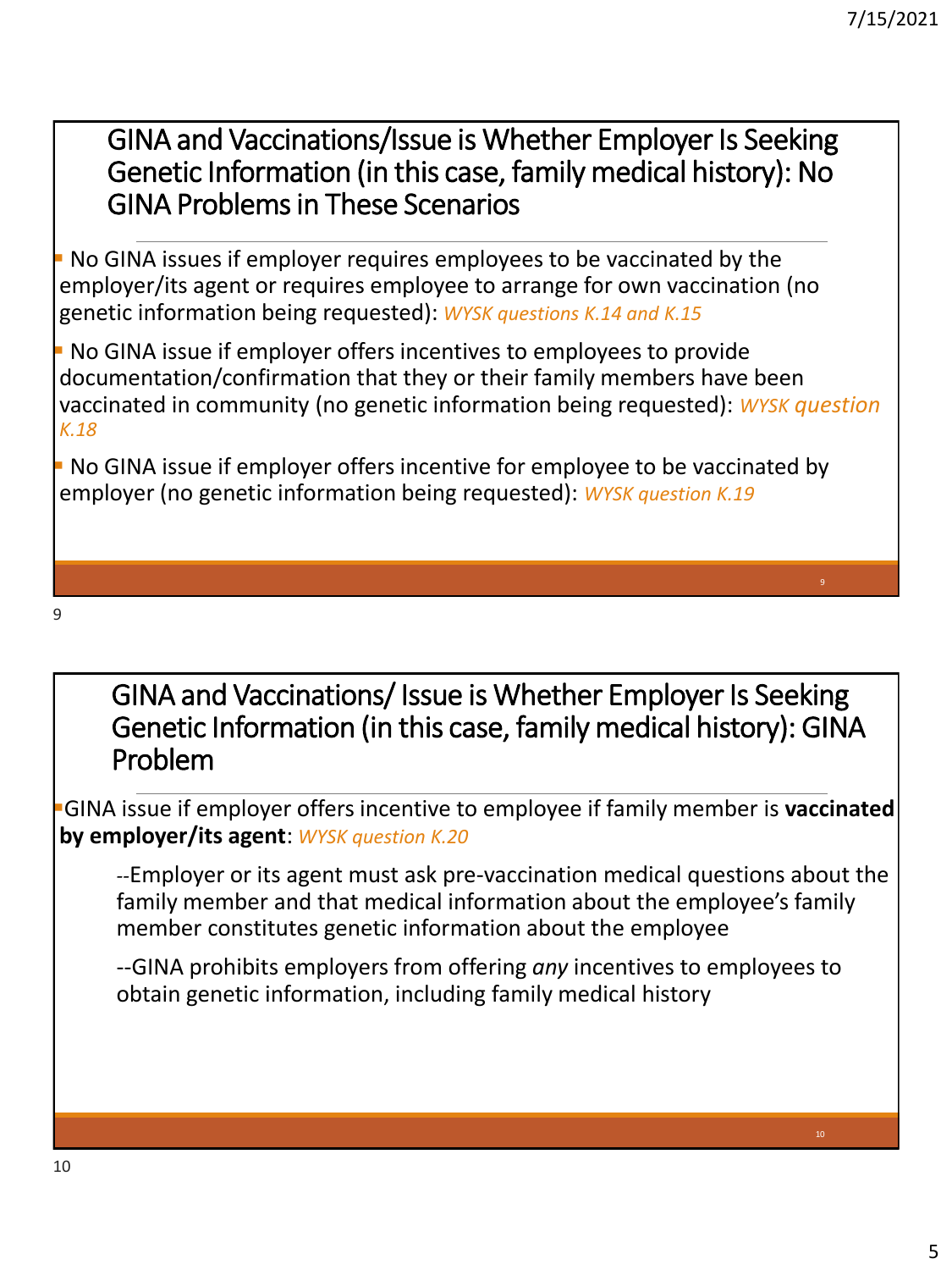### Other Vaccination Issues **Examples of reasonable accommodations for disability and religious** objections/modifications for pregnancy: *WYSK question K.2* ▪ If employer requires employees to be vaccinated, *best practices* related to ensuring reasonable accommodation requests are properly considered: ▪Notify employees that employer will consider requests for reasonable accommodation based on disability (and religion) on an individualized basis: *WYSK question K.5* **EXECTE ENDIFFERITY IS A LOCAL THE INCOCOLD FOR THE ISLAM** POINT FOR THE BEFORE INTERFERITY DETERMINION TO BEFORE THE BEFORE THE BEFORE ISLAMINION TO BEFORE THE BEFORE THE BEFORE THE BEFORE THE BEFORE THE BEFORE THE BEFORE managers/supervisors/those implementing the policy about reasonable accommodation obligations: *WYSK question K.6* **EXECT** Actions employers may take to encourage employees (and their family members) to be vaccinated without violating any Federal EEO laws: *WYSK question K.3*

11

### Disability-Related Inquiries and Medical Exams: What May Employers Ask/Do \*\* (\*\* But now must account for 5/13/21 CDC Guidance)

**EXECT:** Must be job-related and consistent with business necessity

▪**Examples of employer worksite screening for COVID-19 that ADA allows "at this time"**:

questions about COVID-19 symptoms, diagnosis, or if employee has been tested: *WYSK questions A. 2 and A.8*

questions about exposure to *anyone* with COVID -- but Genetic Information Nondiscrimination Act (GINA) violation to ask about family members: *WYSK question A.10*

questions if call in sick or feel ill at work: *WYSK question A.12*

taking temperature: *WYSK question A.3*

administering COVID-19 viral tests \*\* (but not antibody tests); continue to check for updated recommendations **from CDC** and state/local public health authorities: *WYSK questions A.6-A.7* 

▪**Employers may instruct employees to stay home or send them home if they have COVID-19 or symptoms:** *WYSK question A.4* (CDC Guidance does not change this)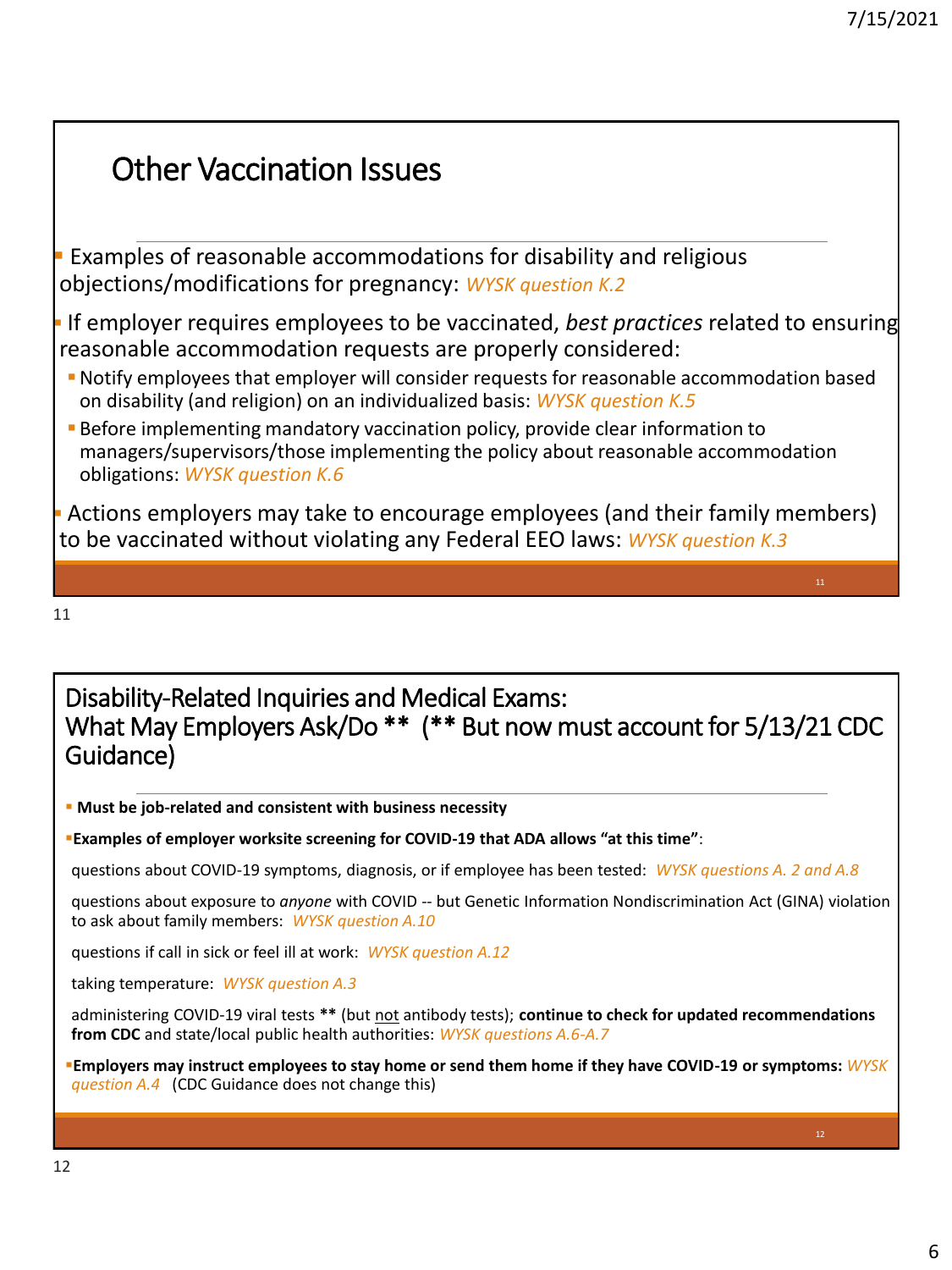#### 7/15/2021

### Disability-Related Inquiries and Medical Exams Continued \*\* (Again must take into account 5/13/21 CDC Guidance)

- ▪May **screen all employees** \*\* **(Impact of 5/13/21 CDC Guidance on testing all employees?)** for COVID-19 as long as consistent with best available objective medical evidence, *e.g.*, recommendations from CDC and state/local public health authorities: *WYSK question G.1*
- ▪Employees may request alternative methods of screening based on disability or religious beliefs: *WYSK question G.7*
- ▪Employer may bar employee from workplace for refusal to be screened: *WYSK question A.11* ➢*To gain the cooperation of employees, however, employers may wish to ask the reasons for the employee's refusal or remind the employee about confidentiality: WYSK question A.11*
- ▪No disparate treatment on protected basis in selecting who is screened: *WYSK question G.1*
- ▪ADA allows screening **job applicants** for COVID-19/symptoms if post-offer for all applicants entering same job, but not pre-offer: *WYSK questions C.1 and C.2*

13

## Confidentiality of Medical Information

▪COVID diagnosis, symptoms of COVID-19, vaccination status all subject to ADA/Rehabilitation Act confidentiality: *WYSK questions B.1 and B.5; K.4*

▪Supervisor/Manager may only share name of someone with COVID-19 or symptoms with other supervisors/managers who have **need to know, not all supervisors/managers generally.** Need to know based on specific reason for sharing information (e.g., recipient of info responsible for notifying employees of possible COVID-19 exposure): *WYSK question B.5*

**Employer cannot disclose name of employee with COVID-19 to workforce, but** may say "someone at this location," "someone on the 4th Floor," or similar geographic or temporal description to notify potentially exposed coworkers: *WYSK question B.5*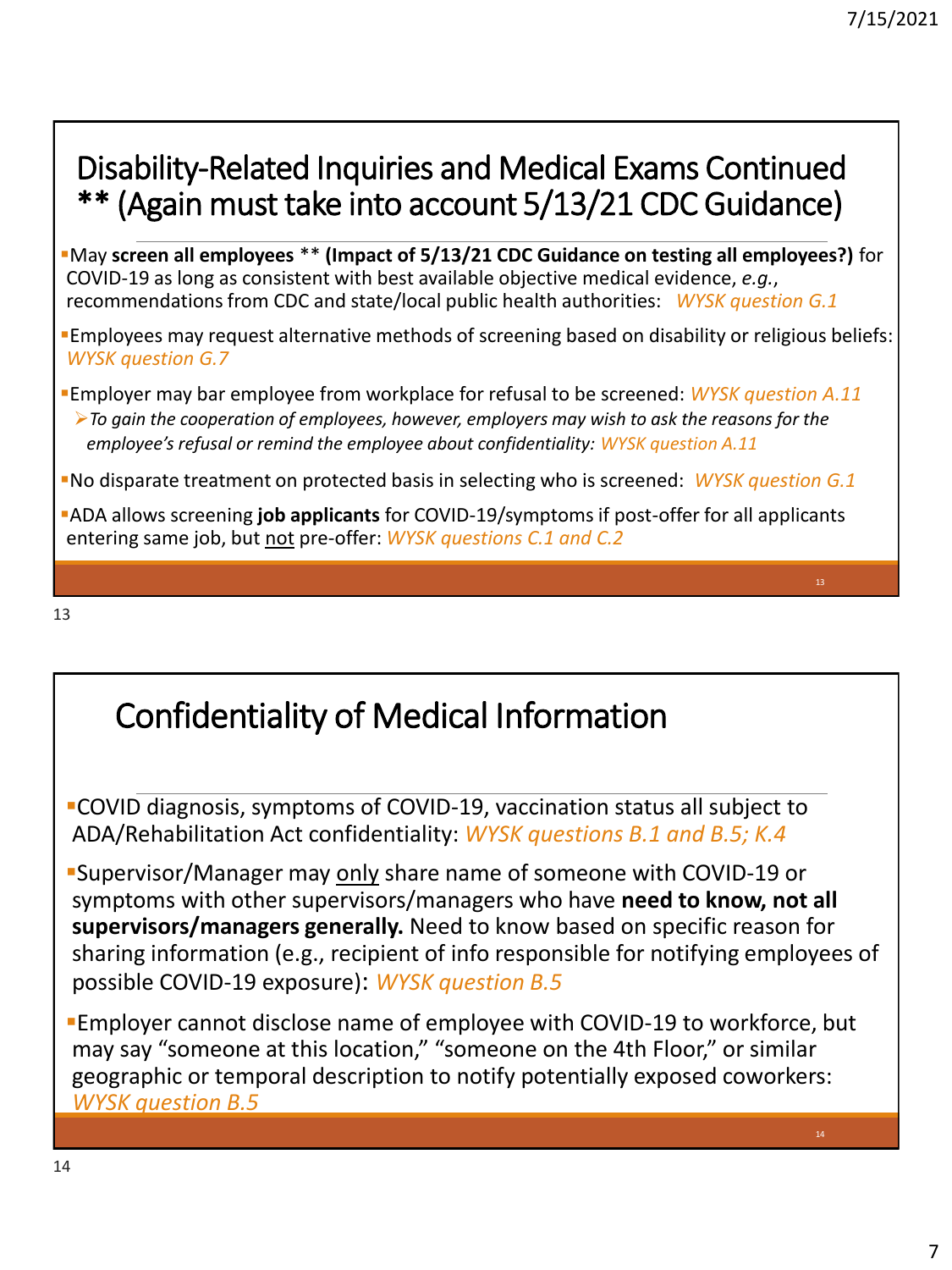### Reasonable Accommodation: Who May/May Not Be Entitled to Accommodation

- **Employee may be entitled to accommodation for pre-existing disability that places employee** at higher risk of serious illness from COVID-19 (e.g., those who are immunocompromised), or that is exacerbated by current situation created by pandemic (particularly certain mental illnesses or disorders, e.g., including anxiety disorders, obsessive-compulsive disorders, and PTSD): *WYSK questions D.1., D.2., G.5, and K.11.*
- ▪"Critical infrastructure workers" and "essential critical workers" have the same accommodation rights as other employees: *WYSK question D.12*
- ▪ADA does not require accommodation of employee for association with an individual with a disability: *WYSK question D.13*

NOTE: EEOC has not addressed whether someone with COVID-19 is an "individual with a disability" under the ADA/Rehabilitation Act

## Reasonable Accommodation: Interactive Process and Undue Hardship

- ▪Possible approaches for *inviting* employees if they wish to request disability accommodations, or flexibilities to meet other needs, due to pandemic: *WYSK question G.6*
- **Employee still required to request accommodation: WYSK question** *G.3*
- **Employer still may conduct an interactive process, including** requesting medical documentation, to determine if employee has disability and needs accommodation: *WYSK questions D.5. and D.6.*
- **ELITTE:** Circumstances created by pandemic and workplace shutdown may be relevant to undue hardship: *WYSK questions D.9-D.11*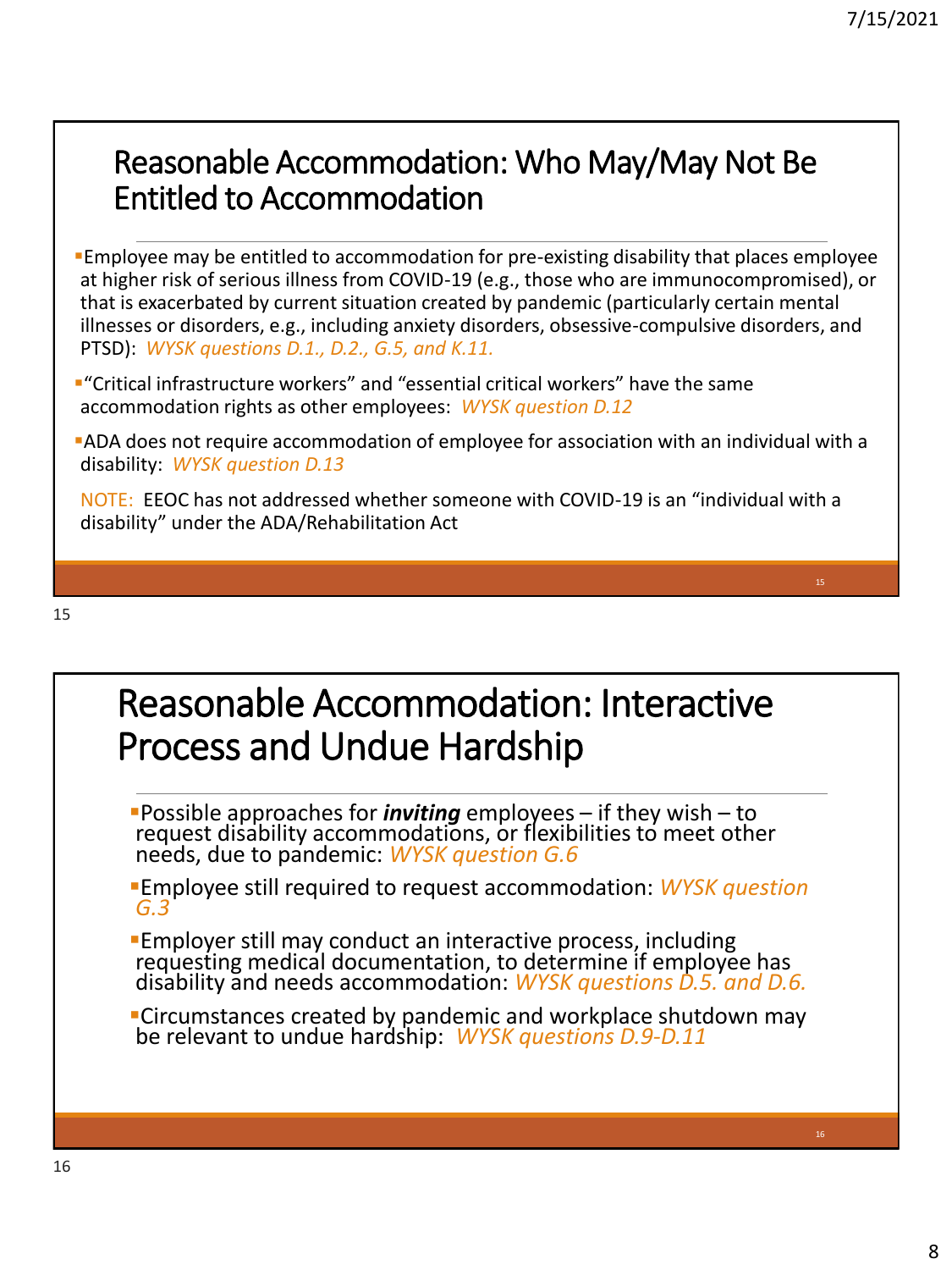| <b>Types of Possible Reasonable Accommodations</b>                                                                                                                                     |
|----------------------------------------------------------------------------------------------------------------------------------------------------------------------------------------|
| "Examples of accommodations for disabilities to allow employees to remain in the workplace:<br>WYSK questions D.1, G.5, and K.2                                                        |
| • Think creatively and broadly: e.g., converting unused conference or break room into employee's office<br>space; don't forget to consult Job Accommodation Network                    |
| <b>Example 2 Felework, reassignment, and leave may be reasonable accommodations for disabilities that</b><br>require staying out of workplace: WYSK question G.4                       |
| If employer recalls employee to work, continued telework need not be granted as<br>accommodation unless ADA requirements met                                                           |
| $\triangleright$ Employer can restore essential functions if they were temporarily altered due to mandatory<br>telework: WYSK question D.15                                            |
| $\triangleright$ Whether telework was effective during pandemic conditions may be relevant to deciding<br>employee's request for telework after workplace re-opens: WYSK question D.16 |
| 17                                                                                                                                                                                     |

### Infection Control/Personal Protective Gear and Reasonable Accommodation

**Beasonable accommodation does not include infection control measures** *generally* undertaken throughout workplace; employer may have to go beyond such measures to provide reasonable accommodation

▪Various forms of personal protective gear (e.g., masks, gloves) may in certain circumstances be considered reasonable accommodations

**Employer may require infection control measures (e.g., frequent** handwashing) and wearing protective gear, but employees may be entitled to disability/religious accommodation: *WYSK question G.2*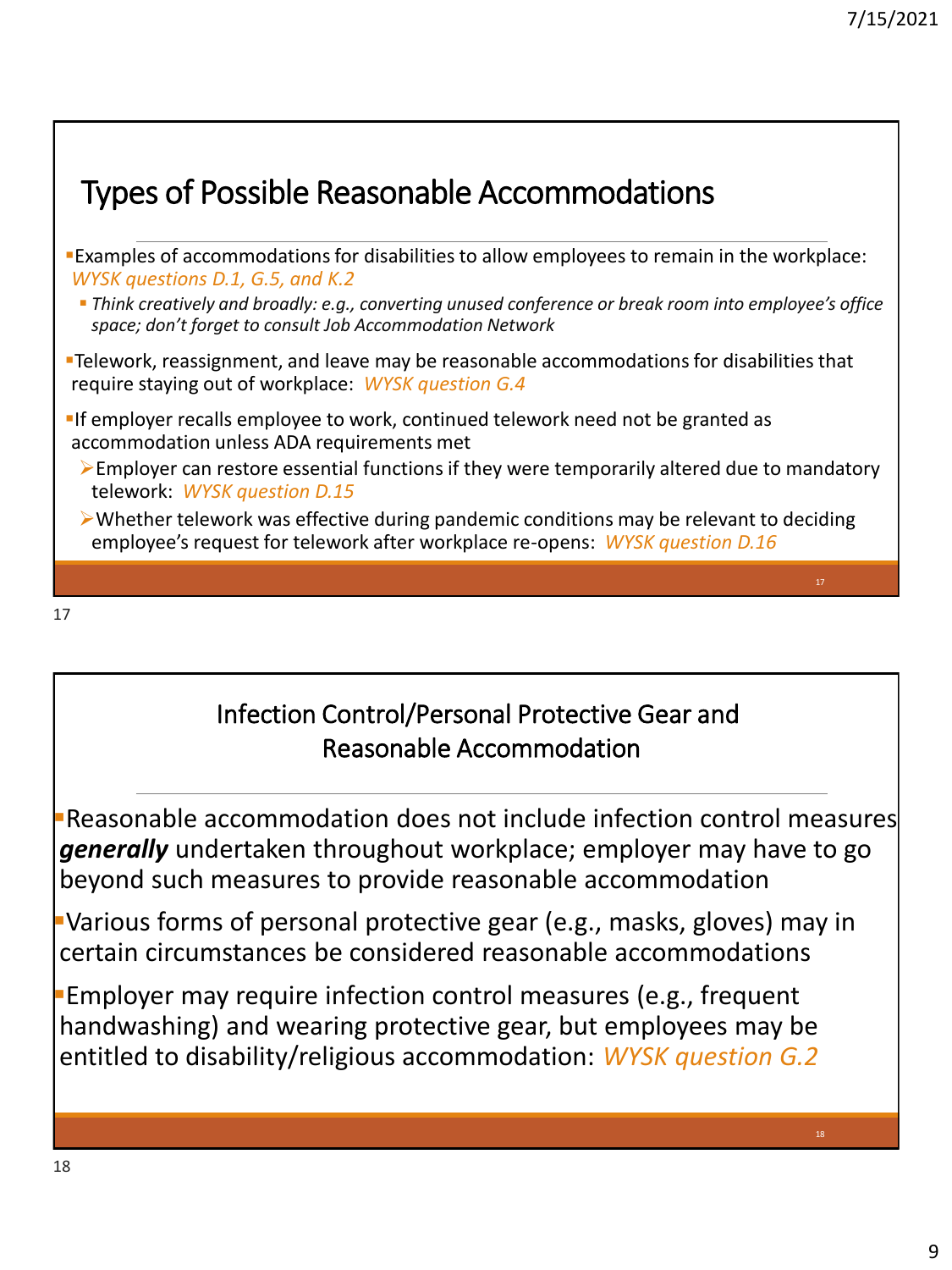

## Pregnancy and ADA/Rehabilitation Act

▪Pregnancy not a disability under ADA, but ADA accommodation for pregnancyrelated medical condition if: (1) it is a disability and (2) other ADA requirements met (e.g., shows need for accommodation, no undue hardship): *WYSK question J.2*